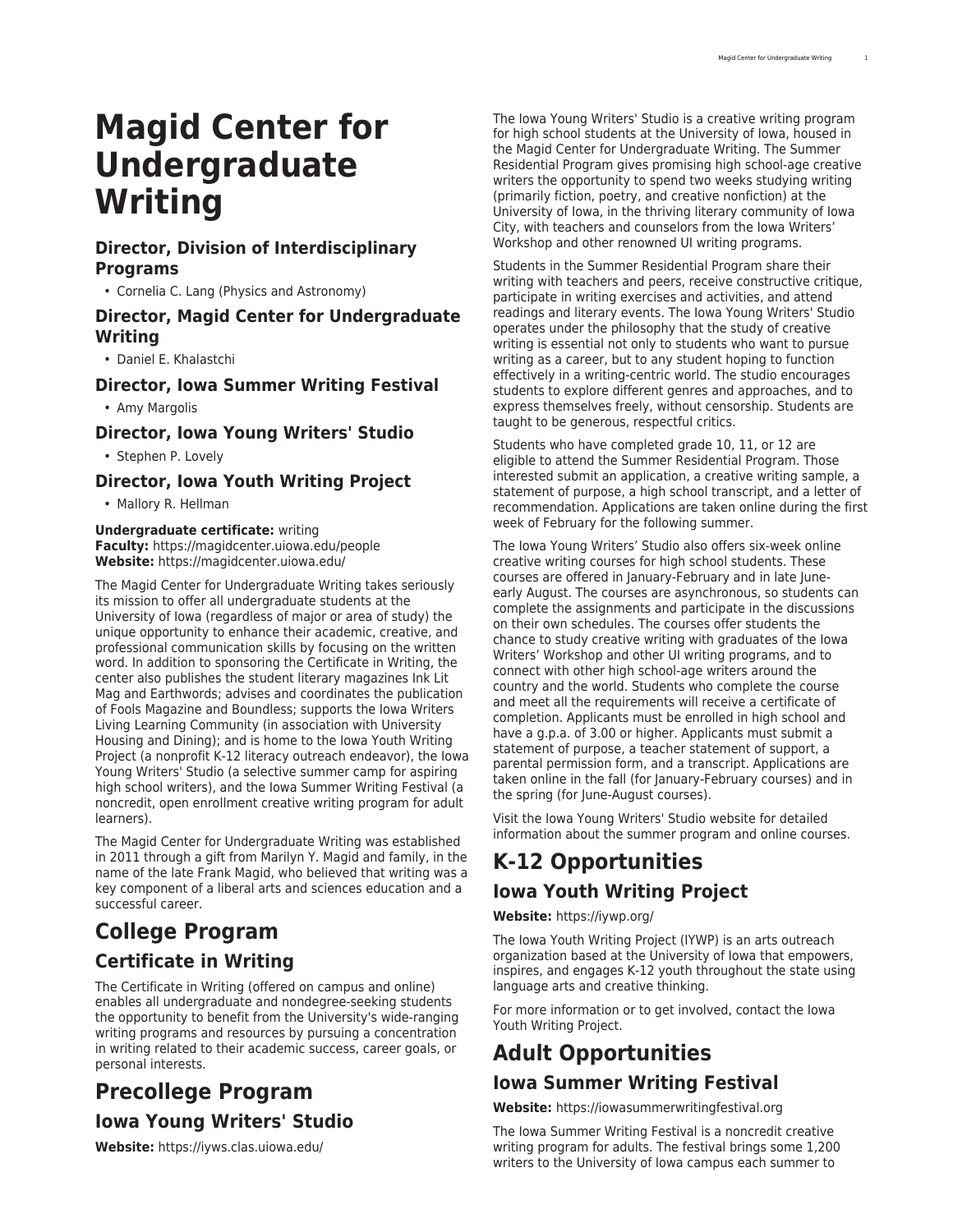participate in weeklong, two-week, and weekend workshops across the genres, as well as online workshops offered throughout the year. Writers at all levels are welcome.

Participants choose from more than 140 workshops in novel writing, short fiction, hybrid forms, poetry, memoirs, essays, playwriting, screenwriting, travel writing, humor, writing for children, and more. Festival classes are conducted as workshops, where the primary texts are participants' own creative work.

Weeklong workshops meet for three hours each day, Monday through Friday, and include individual student/instructor conferences. Weeklong sessions feature a daily lecture series on aspects of literary craft, as well as evening readings and other events. Weekend sessions meet for eight hours over two days. Visit the [Iowa Summer Writing Festival](https://iowasummerwritingfestival.org/) website for information about workshops, schedules, and registration. Program information for the coming summer is posted in mid-January.

The [Magid Center for Undergraduate Writing](https://magidcenter.uiowa.edu/) is one of the academic units in the Division of [Interdisciplinary Programs.](http://catalog.registrar.uiowa.edu/liberal-arts-sciences/division-interdisciplinary-programs/) The Certificate in Writing and the Iowa Young Writers' Studio are administered by the College of [Liberal Arts and Sciences.](http://catalog.registrar.uiowa.edu/liberal-arts-sciences/)

Learn more about the University's wealth of writing resources by visiting [The Writing University](https://writinguniversity.org/) website, and read about the University's central role in Iowa City's designation as a [UNESCO City of Literature.](https://unesdoc.unesco.org/ark:/48223/pf0000182960/)

### Programs

# **Precollege Program of Study**

The Iowa Young Writers' Studio is a residential creative writing program offered during the summer for high school students who have completed grade 10, 11, or 12. See "Precollege Program" in the Magid Center for Undergraduate Writing introductory section of the Catalog.

# **Undergraduate Program of Study**

### **Certificate**

• [Certificate in Writing](http://catalog.registrar.uiowa.edu/liberal-arts-sciences/magid-center-undergraduate-writing/writing-certificate/)

### Courses

## **Magid Center for Undergraduate Writing Courses**

#### **WRIT:1003 English Grammar 3 s.h.**

Recognizing nouns, verbs, adverbs, adjectives, and other parts of speech; sentence analysis; subjects, objects; types of sentences; passives, relative clauses; for students with little or no background in English grammar study. Does not count toward the linguistics major. Same as LING:1003.

#### **WRIT:1030 English Words 3 s.h.**

English word formation, basic units of English vocabulary; vocabulary skill expansion; word structure. Same as LING:1030.

#### **WRIT:1500 Writing Commons: A Community of Writers 1-3 s.h.**

Varied topics focused on building community and enhancing writing skills through generative exercises, long-form essay and hybrid assignments, workshops, sharing work in public, reading and discussing works of published authors.

#### **WRIT:1600 Fast Fixes: Improving Your Writing in Six Short Weeks 1 s.h.**

Varied topics focused on improving common writing problems or specific aspects of craft. Prerequisites: (RHET:1040 and RHET:1060) or RHET:1030.

#### **WRIT:1740 Writing Strategies: Word Origins and Word Choice 3 s.h.**

Study of words, their meanings, and their origins combined with writing; words and word histories; role of English language in the world. GE: Literary, Visual, and Performing Arts. Same as CLSA:1740.

#### **WRIT:2100 Writing and Community Outreach 3 s.h.** Service-learning course offered in coordination with Iowa Youth Writing Project (IYWP); students create lesson plans, lead creative writing workshops in area schools and after-

school programs, and collaborate to publish a final chapbook of writing from their teaching sites; assigned readings on creative writing pedagogy, teaching life, community outreach, social justice; relationships between self and community enhance interdisciplinary perspectives; weekly written reflections on teaching experiences featured on IYWP blog. GE: Diversity and Inclusion.

#### **WRIT:2101 Writers in the Community 1 s.h.** Experiential, hands-on learning opportunities organized by

the Iowa Youth Writing Project; introduction to the community at large; fun and meaningful activities with elementary and junior high school students; designing creative writing lessons, discussion of teaching tips and tricks, leading creative writing workshops for children in the Iowa City community, writing reflective essays about experiences; for those interested in education, creative writing, volunteerism, nonprofit work, or community engagement.

#### **WRIT:2300 Writing Toward Empathy 3 s.h.**

Students practice personal narrative, research writing, and professional communication skills to actively understand relevant social justice issues in Iowa; diversity, equity, and inclusion-based writing course offered in coordination with the Iowa Youth Writing Project.

#### **WRIT:2600 Science Communication I: Fundamentals of Science Communication 2 s.h.**

Bringing science to varied audiences; focus on writing and presenting research story, analogies, connecting with audiences, collaborating with others from science and film/ writing disciplines; first of a two-course sequence culminating in a group outreach project and print product.

#### **WRIT:2601 Science Communication II: Science Outreach and Engagement 2 s.h.**

Bringing science to varied audiences; focus on writing and presenting research story, analogies, connecting with audiences, collaborating with others from science and film/writing disciplines; second of a two-course sequence culminating in a group outreach project and print product. Prerequisites: WRIT:2600.

#### **WRIT:2900 Book Design for Publishing 3 s.h.**

Introduction to the major aspects of book design, including typography, layout, standard industry software, discussion of trends in the field. Same as ARTS:2900, ENGL:2900, UICB:2900.